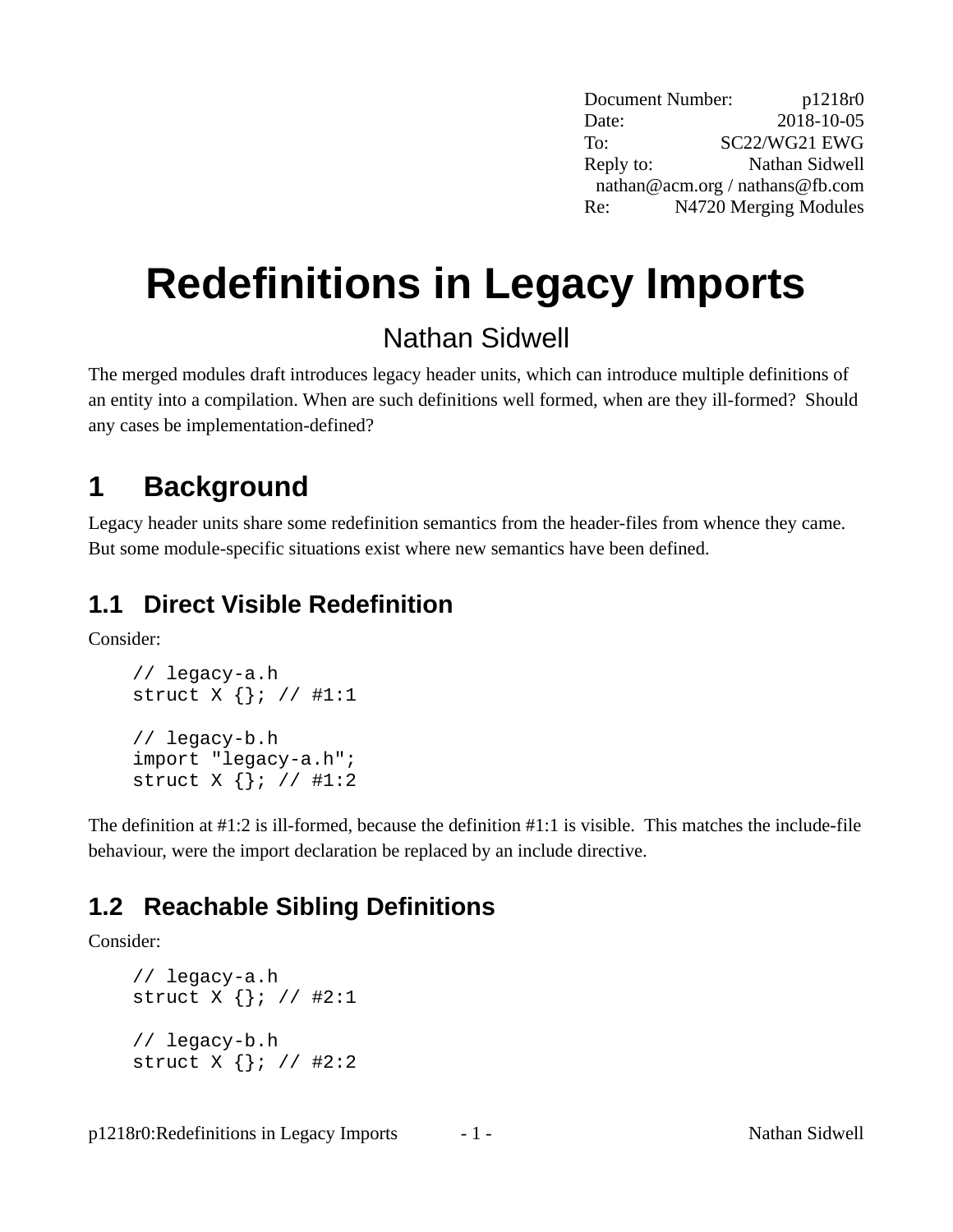```
// elsewhere
import "legacy-a.h";
import "legacy-b.h";
X x; // #2:3
```
The declaration at #2:3 causes lookup of :: X. This finds definitions #2:1 and #2:2, which are the same (they both occur in the global module). This is well-formed.

#### <span id="page-1-0"></span>**1.3 Indirect Non-visible Redefinition**

Consider:

// legacy-a.h struct X {}; // #3:1 // module foo export module foo; import "legacy-a.h"; // #3:2 // legacy-b.h import foo; struct X {}; // #3:3

This situation occurs when a component used by (non-modularized) legacy-b.h has been modularized, but uses a legacy header.

The definition #3:1 is not visible at #3:3, should that latter definition be well-formed?

# **2 Discussion**

The semantics described in Sections [1.1](#page-0-0) & [1.2](#page-0-1) are correct. The third example is not so clear, falling somewhere between the other two cases.

The two legacy headers are clearly related, they define the same entity. But for unknown reasons they decline to cooperate in that definition. Some corners of C library implementations might have this property.

Depending on implementation strategy, implementing this case could be by:

- Skip over the second definition's tokens, assuming the ODR, or
- Hide the earlier definition during parsing, and discard or check the result

Such an implementation could be extended to allow the first case to be well-formed. It is unlike the second case, where the merging happens during, or immediately after deserializing the two definitions.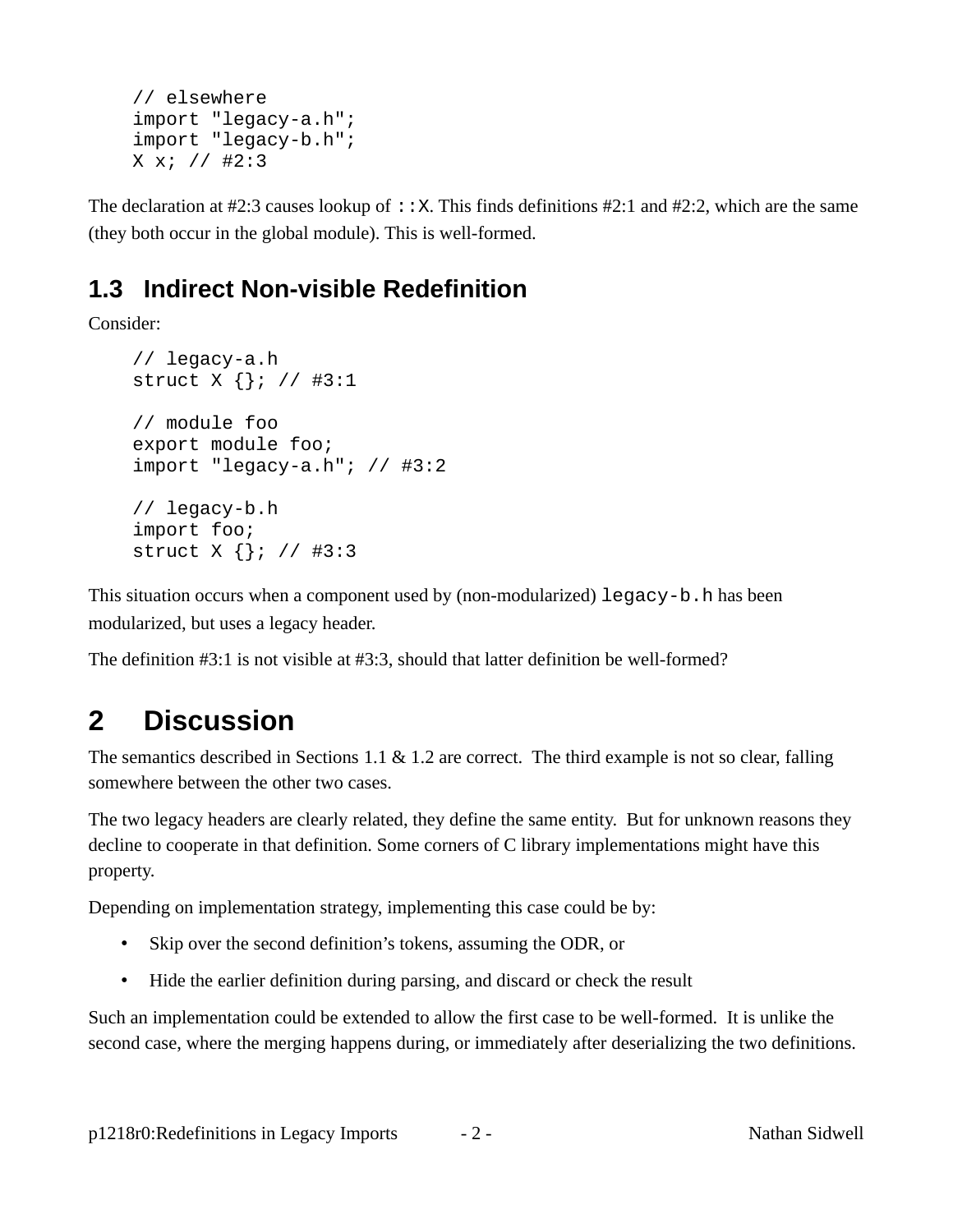This case can only occur in partially modularized code bases. Were module foo a legacy header unit, it would be equivalent to the first example and ill-formed.

This case occurs, as Clang modules deals with the situation, but I do not know how common it might be. It is not clear how easy it might be to work around in the source base.

#### **2.1 Default Function Arguments**

Default function arguments may be added by a redeclaration. This presents some additional subtleties to the above examples. The merged proposal covers these cases, there being no changes to [dcl.fct.default].

In the first example's organization, "legacy-b.h" could add an earlier default argument to a declaration first created in "legacy-a.h". Following the *as-if header* paradigm, that would be well formed. If it added a duplicate default argument, it would be ill-formed.

In the second example, the two legacy headers could declare the same function with different numbers of default arguments. The ODR places no restrictions on the default arguments of a function declared in different translation units. $1$ 

One option would be to keep the declarations distinct, and add default arguments as necessary during overload resolution. Clearly this can give rise to ambiguities – how is the overload resolution algorithm to pick which set of default arguments to apply?<sup>[2](#page-2-1)</sup> This does not seem helpful semantics. Better semantics are:

• The duplicated default arguments should be ODR-same, NDR – a QOI issue.

And either

- Non-duplicated default arguments become visible for any use of either declaration.
- There can be no non-duplicated arguments.

In other words, the intersection of the default argument sets must be the same, and uses observe the union. Whether the union may be larger than the intersection is a decision to be made.

Again, the third example falls between these two cases, and for consistency should follow the same solution as the class redefinition case.

## <span id="page-2-2"></span>**2.2 Pre-import Definitions**

The examples may be perturbed by placing the definition before the import. However, after the Bellevue'18 meeting, it was decided that non-preamble [explicit] legacy imports were ill-formed, in

<span id="page-2-0"></span><sup>1</sup> It does require the *definition* of multiply-defined functions to have the same token sequence.[basic.def.odr]/12.1

<span id="page-2-1"></span><sup>2</sup> It is also going to be tricky to implement in certain implementations.